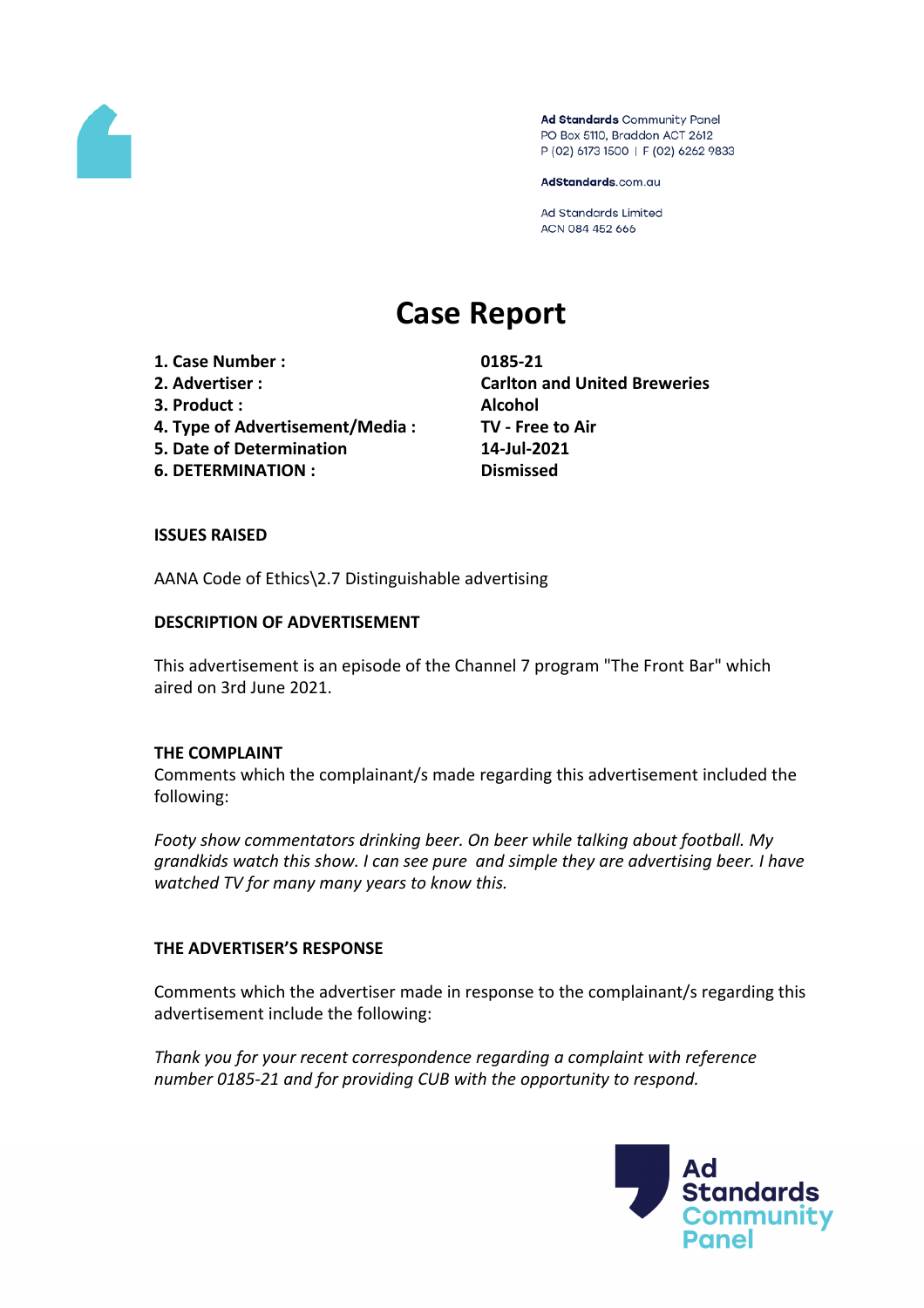

*We understand from your letter dated 11 June 2021 that the key issue under the heading "Issue raised to date", is in respect of the AANA Code of Ethics, paragraph 2.7 (Distinguishable advertising) "Advertising not clearly distinguishable".*

*CUB and its parent entity Asahi Beverages are committed to ensuring our promotional and marketing material is transparent and distinguishable.* 

*Description of Carlton Draught sponsorship of Channel 7 program Carlton Draught is the sponsor and naming rights partner of 'The Front Bar' program that airs on channel Seven. Carlton Draught has been the founding brand partner of The Front Bar since 2015, which was first broadcast on channel Seven in 2016.*

*The program features three mature-aged commentators (around 50 years of age) who discuss topics relating to the world of AFL football in any given week, who host occasional guests on the program for further commentary (e.g. football players, former players, sports journalists, coaches, etc). The program is filmed with a live studio audience. The atmosphere projected is that of a friendly and jovial pub atmosphere, where the mature-age commentators sit at a bar with a Carlton Draught beer, and discuss topics of weekly interest, as implied in the name of the program, 'The Front Bar'.*

*Involved in creating the pub/bar atmosphere is the integrated on-set branding, which is exclusively Carlton Draught branded. On set collateral includes branding for Carlton Draught on tank beer, kegs, beer taps, wall posters, pot glasses, bar mats, heritage posters/jumpers, and other Carlton Draught branded paraphernalia scattered throughout the set.* 

#### *Copy of the script*

*Each episode of the program discusses matters relevant weekly in the world of AFL football. The three commentators are given topics to discuss, and channel Seven retains editorial control over the program. Given it is filmed in a live setting with a studio audience, each episode has no set script. Despite the fluid format, the commentators must mention the sponsorship of Carlton Draught at least three times per episode.*

*Ad Standards Complaint The complaint sent under cover of your letter dated 30 April 2021 states:*

*"footy show commentators drinking beer. on beer while talking about football. my grandkids watch this show. I can see pure and simple they are advertising beer.I have watched tv for many many years to know this."*

*Response to complaint*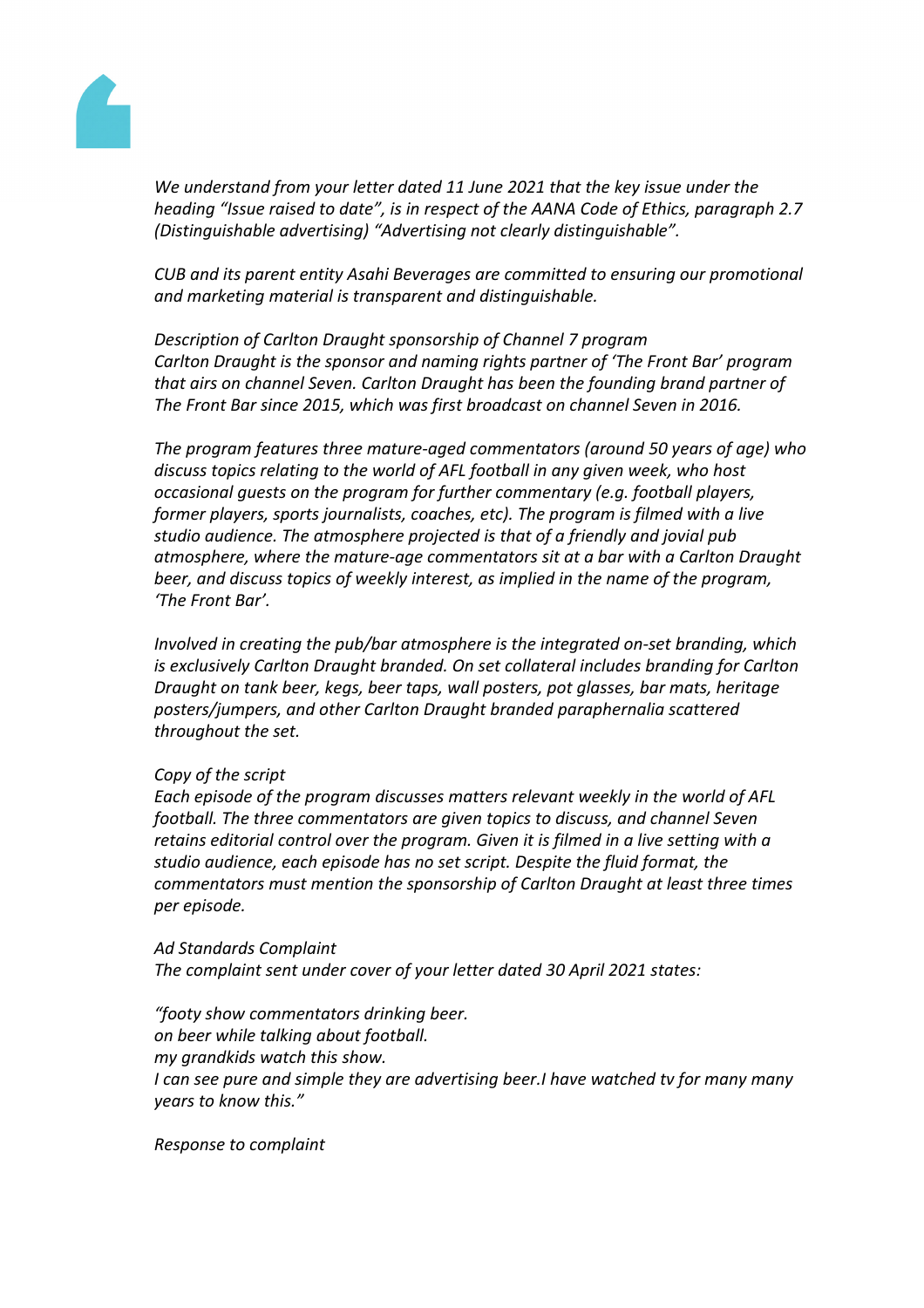

*Carlton Draught is the clear and proud sponsor of The Front Bar Program. The sponsorship by Carlton Draught is clearly referred to at multiple instances before, during and after the programming, including:*

- *• (the opening credits) In the opening credits of program in the first 20 seconds, the text "The Front Bar | Proudly brought to you by… Carlton Draught, Brewery Fresh" is featured for >6 seconds on screen, as can be seen in the screenshots below. This is consistent with typical industry practice to indicate a product sponsorship.*
- *• (acknowledgement of sponsor at beginning of program) The commentators then open the program and welcome viewers watching on TV as well as in the live studio audience, saying "it is the Front Bar, it's great to be here, thanks to the Brewery Fresh Carlton Draught" (or to similar effect). This is the typical format of opening the program.*
- *• (verbal identifications) Each episode has a least three verbal identifications of the sponsorship by Carlton Draught by host Andy Maher, such as "Thanks to Brewery Fresh Carlton Draught" or "thanks to Carlton Draught, No 1 Tap Beer in Australia".*
- *• (special show segments) During the show, there are special segments which look to discuss a certain topic e.g. the rules of the game via the 'Rewrite the rues' segment. Other segments over various episodes have included 'Play offs', 'Pub Play On', 'Fresh from the Archives' and 'Front Bar Last Shout'. Here in these special segments, further branding is shown for Carlton Draught and its brand extension products such as Carlton Zero, preceded by the words "Proudly brought to you by…"*
- *• (between advertisements) On television, before breaking away to commercial advertising, the following visual appears on screen, where the Carlton Draught logo is integrated with The Front Bar graphics.*
- *• (closing credits) mirroring the opening credits, the closing credits again emphasis that "The Front Bar was proudly brought to you by… Carlton Draught" as displayed in the visuals below, and announced by a dedicated voice over.*

*CUB respectfully submits that to any reasonable viewer the program is sponsored by Carlton Draught, and the advertising of Carlton Draught is overt and clearly distinguishable, as highlighted by:*

- *• multiple references before, during and after the program of "Proudly brought to you by Carlton Draught", indicating sponsorship of the program by or on behalf of Carlton Draught, consistent with market practice;*
- *• commentators acknowledging sponsorship of the program by or on behalf of Carlton Draught with comments such as "Thanks to Brewery Fresh Carlton Draught"; and*
- *• the variety of on-set merchandise and other collateral including branding for Carlton Draught on tank beer, kegs, beer taps, wall posters, pot glasses, bar mats, heritage posters/jumpers, and other Carlton Draught branded paraphernalia onset.*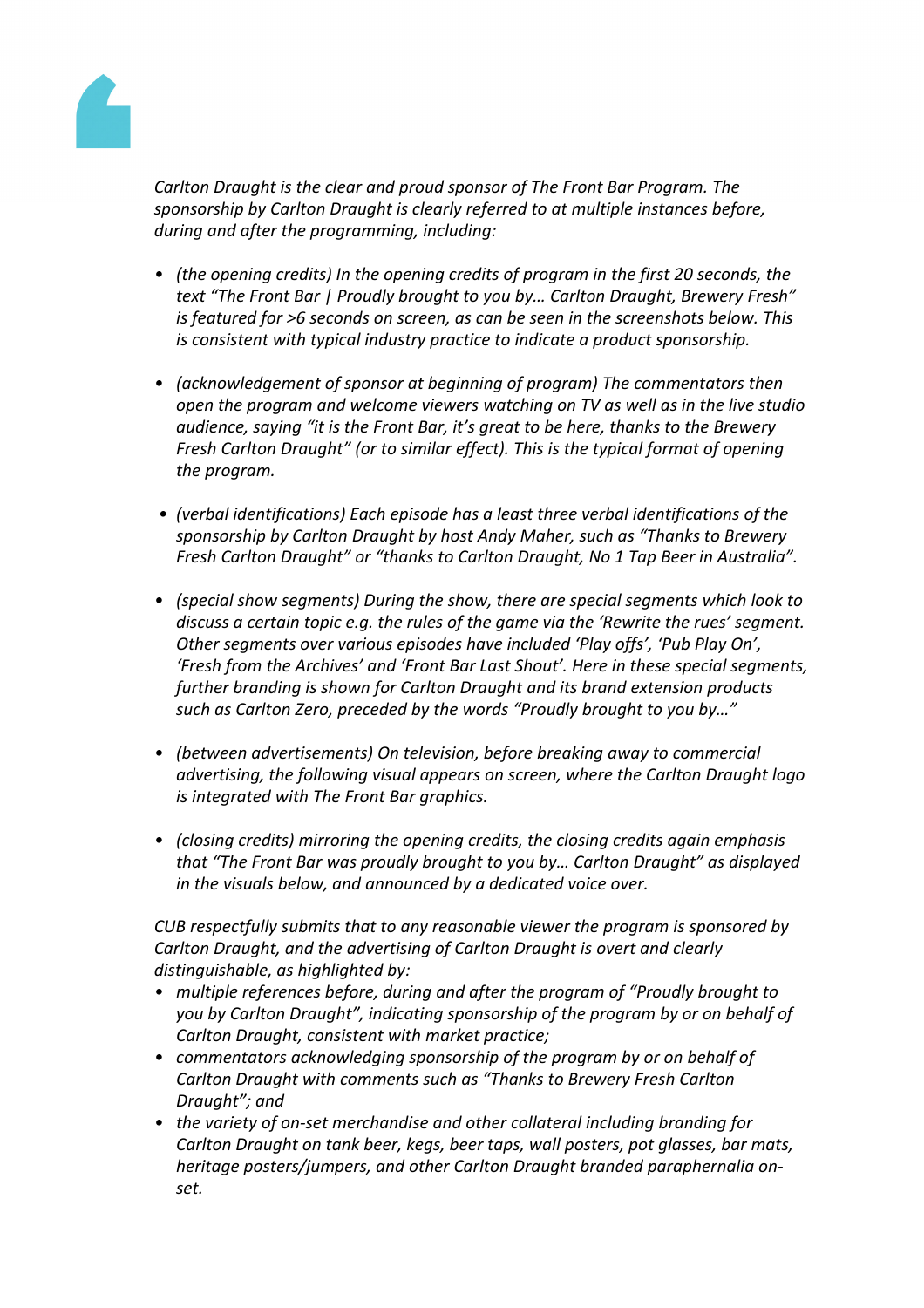

#### *Responsible consumption*

*CUB and its parent company Asahi Beverages are committed to the responsible advertising of alcohol, and observe and abide by the Alcohol Beverages Advertising Code (ABAC) to ensure our promotional and marketing material does not promote or encourage any irresponsible consumption of alcohol.*

*In response to the aspect of the complaint referring to consumption of beverages on the program, CUB respectfully submits the following:*

- *• (responsible drinking) The commentators are directed to responsibly consume the Carlton Draught product on set where appropriate and willing. The consumption of the product is moderate and taken as a whole does not encourage excessive or irresponsible consumption. The producers of the program have confirmed that the beers appear full as if to appear freshly poured, and do not appear or in fact are not consumed frequently. The producers have estimated that the host would drink 1.5 to 2 glass per show. Guests who appear on the show may choose to have a beer, or otherwise may opt for a glass of water or cup of tea instead on the program.*
- *• (placement rules) The program is rated M. Its typical programming schedule in AFL markets (Melbourne) is Wednesday or Thursday night at 8.30pm, and in non-AFL markets (e.g. Sydney) at 11pm. This is in accordance with placement rules around alcohol marketing on free to air television as set out in the Commercial Television Industry Code of Practice.*
- *• (viewership 95% 18+) Viewership and audience of The Front Bar are 95% over the age of 18, based on average of all 2021 episodes of the program aired to date. Further, the program appeals to adults, and is designed to interest and entertain adult AFL fans, given the mature age of the commentators, references to historical incidents that would be remembered by adult AFL fans, and deep dive into the AFL world with specialised knowledge of players and the game.*
- *• (adult hosts and guests) As discussed above, the hosts of the program are mature age men (around 50 years of age). Further, the producers have reconfirmed to CUB that The Front Bar does not host guests that: appear under the age of 25 years; are known to have any conviction for drink driving, alcohol-related violence or public drunkenness offences; are known to engage in binge drinking or for being under the influence of alcohol. Channel Seven supply the proposed guest list to CUB for approval each week and CUB is able to veto any guest. Further, every guest that appears on the show is given a pre-show briefing where they are instructed to drink moderately and responsibly, and make no reference to drinking alcohol or the effects of alcohol.*
- *• (previous considerations) The ABAC Panel has previously considered the depiction of beer being consumed and responsible drinking on The Front Bar program in Decisions 78/17 and 99/17, and found the depictions and consumption were not inconsistent with the ABAC code, and dismissed complaints, stating that taken as a*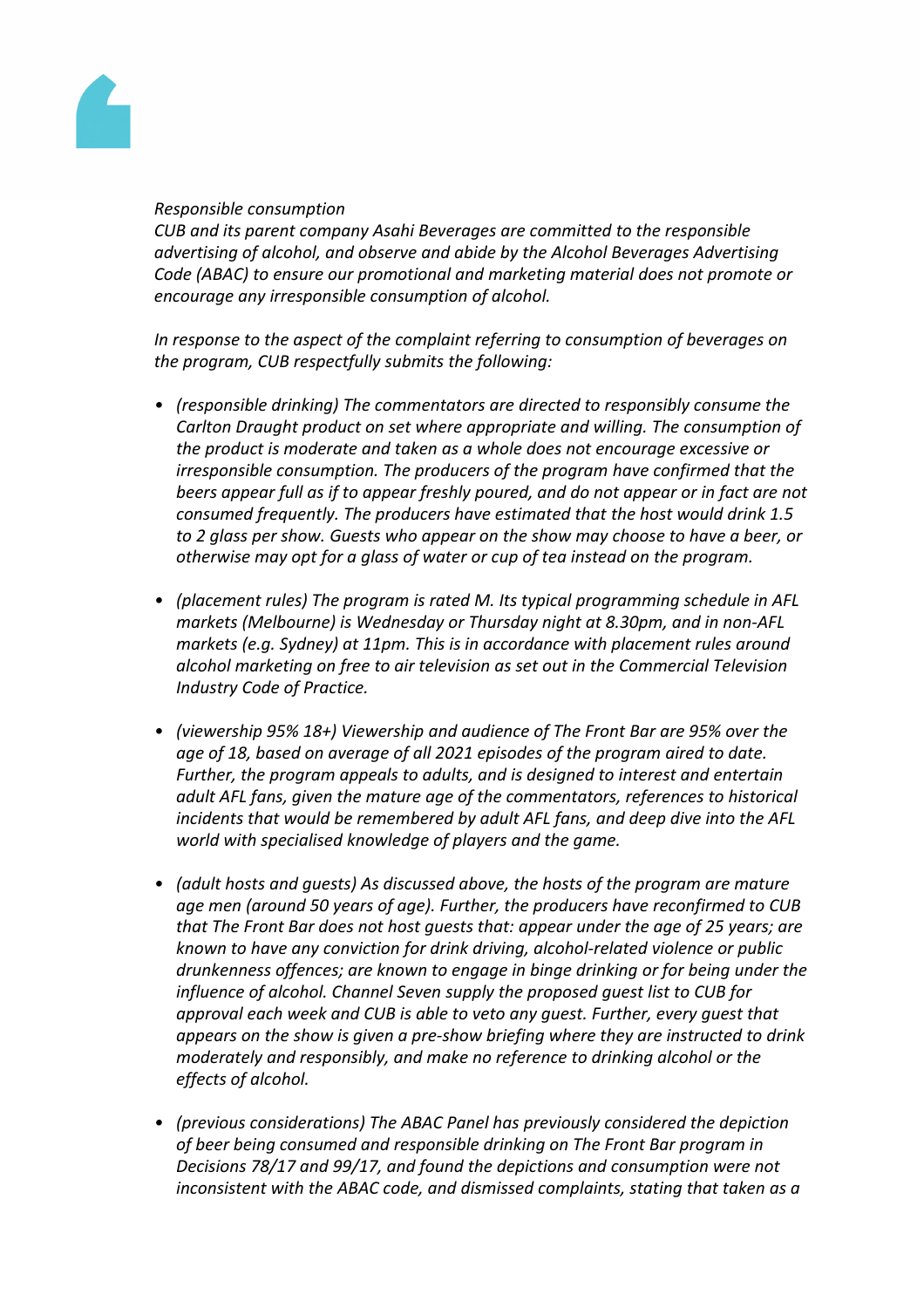

*whole a reasonable person would not interpret the program's depictions and references to alcohol use as encouraging immoderate or irresponsible alcohol consumption.* 

### **THE DETERMINATION**

The Ad Standards Community Panel (the Panel) considered whether this advertisement breaches the AANA Code of Ethics (the Code).

The Panel noted the complainant's concern that the advertisement is promoting alcohol in a program that children watch and is doing so in a subtle and unclear manner.

The Panel viewed the advertisement and noted the advertiser's response.

The Panel noted that the concern about scheduling - that alcohol is being promoted in a program that children may view - is not an issue under the AANA Code of Ethics and is outside the purview of the Panel. Scheduling is governed by the Commercial Television Industry Code of Practice.

## **Section 2.7 Advertising or Marketing Communication shall be clearly distinguishable as such to the relevant audience.**

The Panel noted that the television program 'The Front Bar' features many visual and audible references to the sponsor Carlton Draught including disclosure at the beginning and end of the program as well as each commercial break and several verbal references by the cast. The Panel noted the advertiser's response included the full list of references. The Panel further noted that the program contains overt product placement on the set of the program (posters, beer glasses, bar mats etc).

The Panel considered that regular viewers of the program would be familiar with the sponsorship aspect of the program, and further considered that a first time or irregular viewer would clearly recognise this as a sponsored program due to the clear product placement and references.

#### **Section 2.7 Conclusion**

The Panel considered that the advertisement was clearly distinguishable as such.

#### **Conclusion**

Finding that the advertisement did not breach any other section of the Code the Panel dismissed the complaint.

## **ABAC Code**